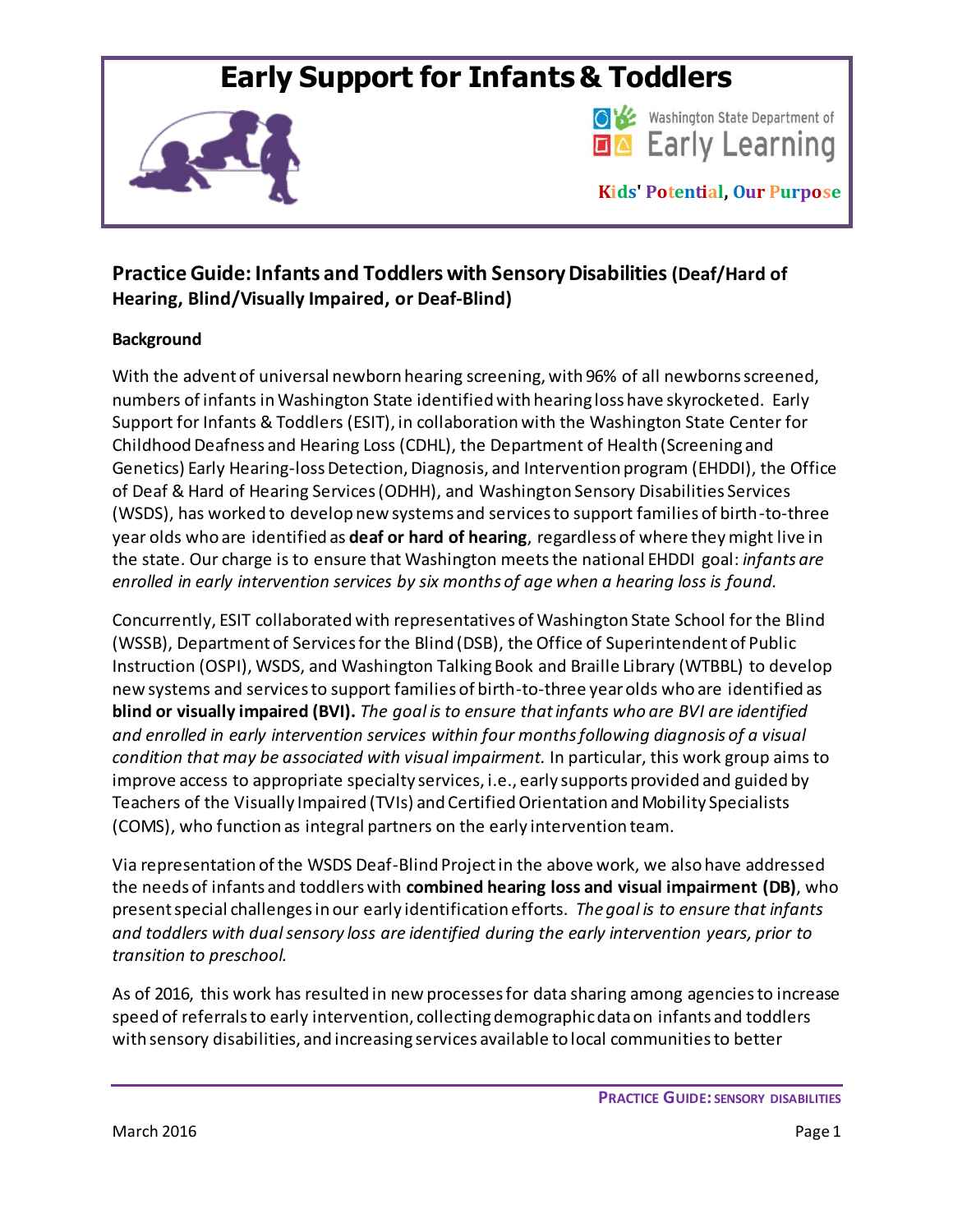support these families. In particular, this group has focused on increasing supports to rural and remote communities that often have less access to the specialized services these young children need in order to develop at a rate commensurate with their peers.

#### **Eligibility Criteria for Early Intervention Services**

Before introducing the parts of this Practice Guide, a review of eligibility criteria for infants and toddlers highlights an important fact: **any child with a diagnosed visual impairment and/or hearing loss as described below is eligible for early intervention services in Washington State**. See the *ESIT Developing WAC: Washington Administrative Code* (January 2014 draft), WAC 179- 300-01010 (pp. 9-11). Eligibility criteria are presented in Figure 1 as written in the 2014 WAC.

#### Figure 1.

### Eligibility Criteria for Sensory Disabilities

(2) In the case of hearing and vision, the criteria listed within hearing impairment and vision impairment in subsections (i) and (j) of this section apply.

*Visual Impairment-infants and toddlers with visual impairment/blindness are:*

i) Those children who have a visual impairment that adversely affects the child's development, even with correction. Eligibility shall be dependent on the documentation of a visual impairment, including one or more of the following conditions:

ii) Legal blindness or visual handicap, as they are customarily defined, either in terms of qualifying reduction in visual acuity and/or a qualified reduction in visual fields.

iii) A visual impairment that is progressive in nature and can be expected to lead to blindness within a reasonable period of time.

iv) If a visual acuity or field cannot be determined:

- A) The qualified personnel must identify a diagnosis or medical history that indicates a high probability of visual loss that may adversely affect the child's development
- B) A functional vision evaluation by a qualified professional is necessary to determine eligibility.

#### **Eligibility Criteria for Visual Impairment Eligibility Criteria for Deafness/Hearing Loss**

*Deafness/hearing loss that adversely affects a child's development is:*

(i) Unilateral sensorineural hearing loss and/or permanent conductive hearing loss of forty-five dB or greater.

(ii) Bilateral sensorineural hearing loss and/or permanent conductive hearing loss that includes:

- (A) Hearing loss of twenty dB or greater, better ear average of the frequencies five hundred, one thousand, and two thousand Hz;
- (B) High frequency loss greater than twentyfive dB at two or more consecutive frequencies or average of three frequencies between two thousand and six thousand Hz, in the better ear;
- (C) Low frequency hearing loss greater than twenty-five dB at two hundred and fifty and five hundred Hz, in the better ear;
- (D) Thresholds greater than twenty-five dB on auditory brainstem response threshold testing in the better ear; or
	- (iii) A six-month history of fluctuating conductive hearing loss or chronic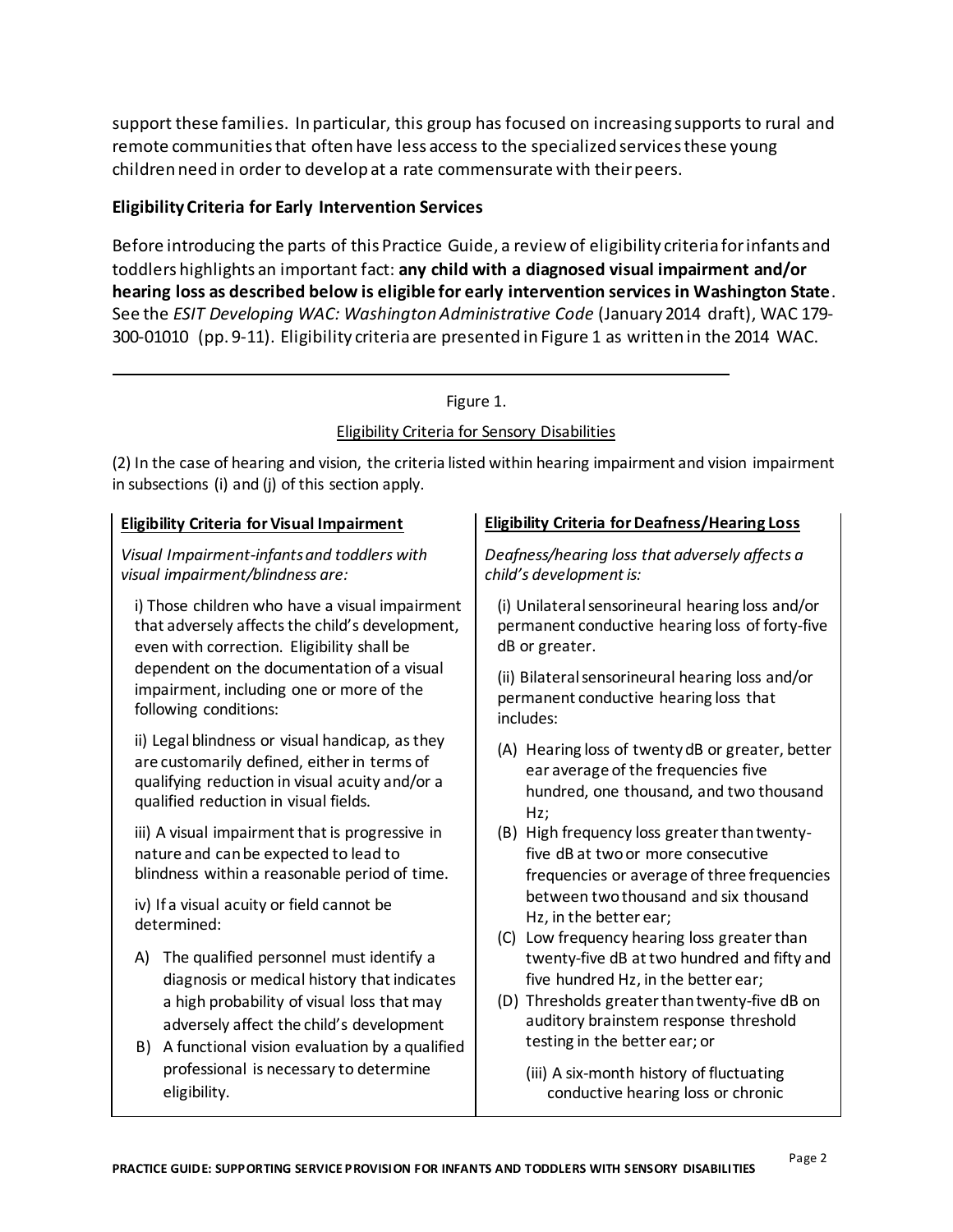|  | middle ear effusion/infection of three<br>months, unresolved past initial<br>evaluation; or [sic] |
|--|---------------------------------------------------------------------------------------------------|
|--|---------------------------------------------------------------------------------------------------|

#### Eligibility Criteria for Deaf-Blindness

Infants and toddlers who meet the above eligibility criteria for both hearing loss and visual impairment will also qualify for supports from the WSDS Deaf-Blind Project. *It is important to note, however, that children who are eligible under the following criteria also are at high risk for dual sensory loss. Special attention should be paid to ensure that both hearing and vision have been appropriately screened.* 

(4) A child is eligible if he or she has a diagnosed physical or mental condition that has a high probability of resulting in developmental delay. Such conditions include, but are not limited to:

- (a) Chromosomal abnormalities;
- (b) Genetic or congenital disorders;
- (c) Sensory Impairments [sic];
- (d) Inborn errors of metabolism;
- (e) Disorders reflecting disturbance of the development of the nervous system;
- (f) Congenital infections. . .
- (h) Disorders secondary to exposure to toxic substances, including fetal alcohol syndrome.

**A child who meets one or more of the eligibility criteria above for hearing loss and/or visual impairment needs no additional evaluation to determine eligibility for early intervention services***.* The sensory loss alone creates the eligibility. Refer to the ESIT publication titled *Practice Guide: Evaluation, Assessment, Eligibility and the Initial IFSP* (October 2013). Children with sensory disabilities would be considered eligible under Path 1: Medical Diagnosis.

This Practice Guide will introduce the following:

- 1. Pathway to Services Flowcharts (for BVI and DHH) (Appendix 1)
- 2. Registry Form for American Printing House (APH) Federal Quota (BVI) (Appendix 2.b)
- 3. Self-Evaluation Tool for Early Intervention Programs on Services to Birth-to-Three Year Olds with Sensory Disabilities (Appendix 3)
- 4. Areas to Address with All Families Whose Infants/Toddlers are Identified as Blind or Visually Impaired, Deaf or Hard of Hearing, or Deaf-Blind (Appendix 4)

Following are brief descriptions of each section of this Practice Guide.

#### **1. Pathway to Services Flowcharts (for BVI and DHH)**

Because of (a) differences in how vision and hearing concerns are identified in the first months of life, and (b) federal legislation mandating newborn hearing screening, the pathway to early intervention services is different for infants with blindness/visual impairment and those who are deaf/hard of hearing.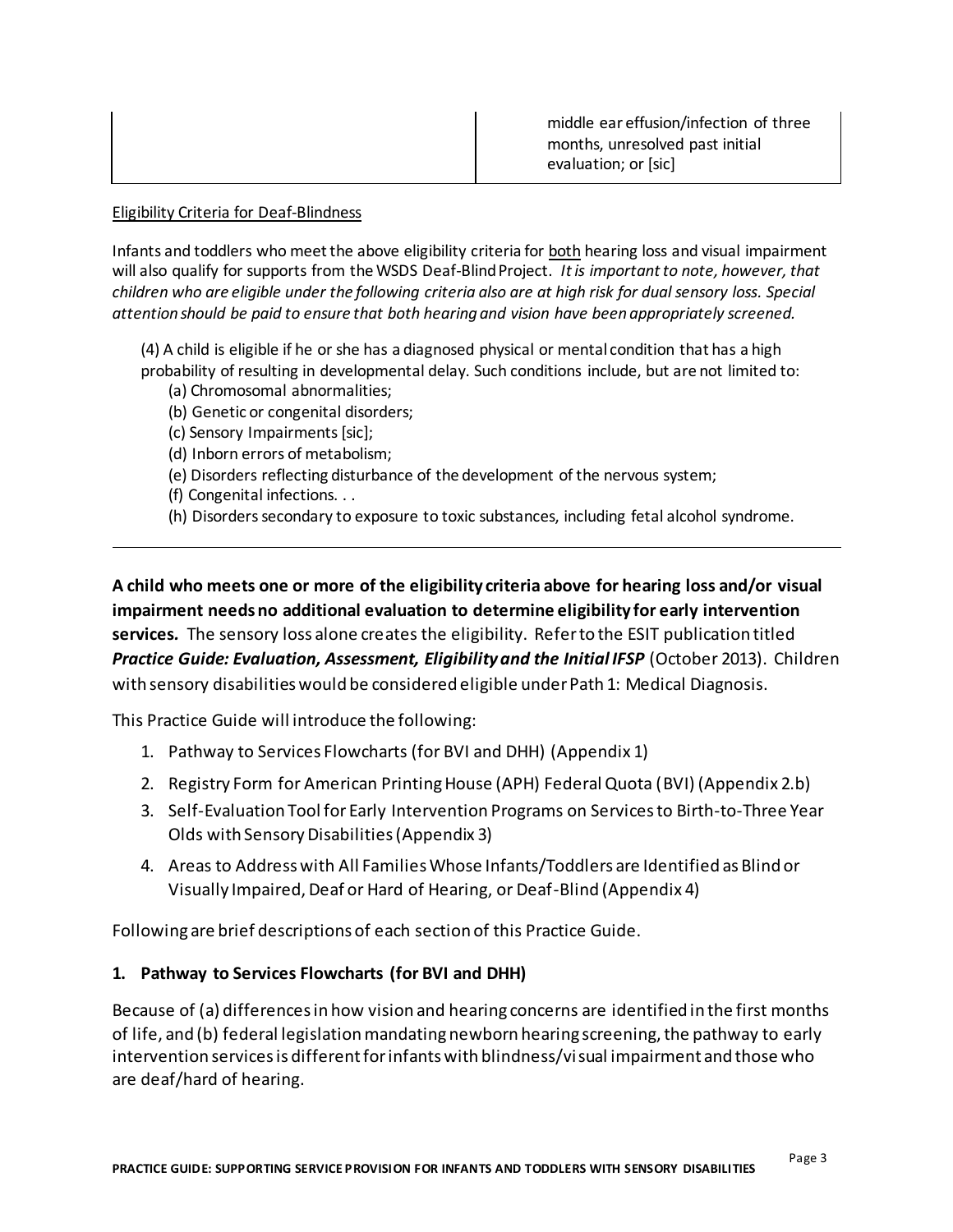A. Infants who are Deaf/Hard of Hearing

The Department of Health EHDDI program created a surveillance tracking and monitoring system and trained hospital birthing center staff and midwives to conduct universal newborn hearing screening. Refer to **Appendix 1.a. Pathway to Services: DHH**, which depicts steps between newborn hearing screening and entry into early intervention, as you follow the description below.

When a child is diagnosed with a hearing loss, the audiologist refers the family directly to the Local Lead Agency (LLA) via an EHDDI data-sharing link with the ESIT database. If needed, a conversation between the CDHL birth-to-preschool Outreach Director and the FRC determines local/regional supports for the family, and also ensures that a certified or licensed professional in early childhood deaf education assists in developing the family's Individualized Family Services Plan (IFSP).

B. Infants who are Blind/Visually Impaired

Refer to **Appendix 1.b. Pathway to Services: BVI**, which depicts steps between birth and entry into early intervention, as you follow the description below.

If needed, a conversation between WSSB's State Birth-to-Three Coordinator and the FRC can determine local resourcesfor supports for the family, and also ensures that a person with expertise in early childhood visual impairment assists in developing the family's Individualized Family Services Plan (IFSP).

C. Infants who are Deaf-blind (Combined Vision and Hearing Loss)

Infants and toddlers with diagnosed visual impairment *and* hearing loss, or with a medical diagnosis that puts them at risk for both (e.g., prematurity, cerebral palsy, CHARGE syndrome), are eligible for consultative services fromthe WSDS Deaf-Blind Project. WSDS staff will help determine next steps for in-person and distance services. These are usually delivered in coordination with the Early Intervention team. Calls/emails are welcomed from both service providers and family members.

Because optimal outcomes are best achieved with appropriate specialized services for families, families must have access to well-qualified staff who have certification, specialized training and experience in supporting infants/toddlers who are DHH, BVI, or DB. If the LLA and/or early intervention (EI) agency has a well-developed plan for providing such supports to these unique populations, the team proceeds with developing the IFSP. (See **Self-Evaluation Toolsfor Early Intervention Agencies** on p. 6.)

**DHH.** If the LLA/EI agency does not have a certified teacher of the deaf (TOD) within the community to support families of young children with hearing loss, then the FRC, in cooperation with CDHL, will identify potential early intervention partners both within and outside of the local community. In addition to local birth-to-three programs, these partners might include individuals working in a specialty program for infants/toddlers who are DHH, a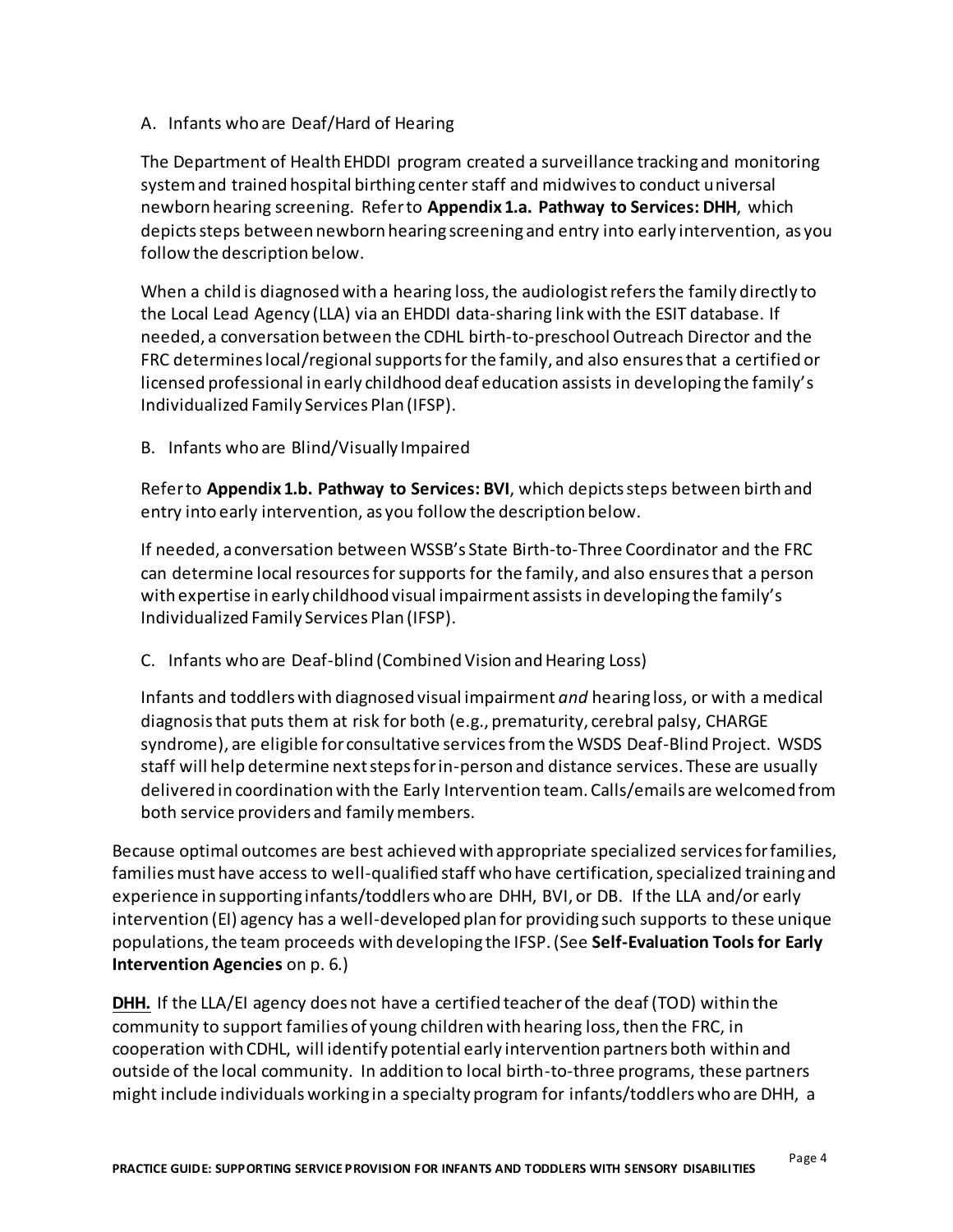nearby regional service center for the deaf and hard of hearing, or Guide By Your Side™ (a parent-to-parent networking program).

**BVI.** If the LLA/EI agency does not have a certified teacher of the visually impaired (TVI) within the community to support families of young children with blindness/visual impairment, then the FRC, in cooperation with WSSB, will identify potential early intervention partners. These partners might include Department of Services for the Blind's Child and Family Program.

Consultative specialty services for DHH, BVI, and DB populations may be delivered via "teletherapy" or "tele-intervention" through the use of technology, in addition to in-person services.

As with any IFSP, services will be driven by the family's identified priorities and needs. To help guide families and FRCs in focusing on critical content areas, however, FRCs can refer to **Areas to Address with All Families** (see p. 6). This document identifies several areas as the most essential for families of infants and toddlers with sensory disabilitiesto address, with support from partners with expertise in early childhood deafness, visual impairment, and deafblindness.

# **2 American Printing House (APH) Federal Quota (BVI)**

The APH is the official supplier of educational materials to all students in the U.S. who meet, or function at, the definition of blindness or visual impairment. *This includes children under the age of 3.* In Washington, WSSB's Ogden Resource Center (ORC) is the state-appointed Instructional Resource Center (IRC) designated to distribute materials to children and families.

Early Intervention agencies register as an account holder (one time) with the ORC and then register individual infants/toddlers who qualify (yearly). The agency can then order and receive products and materials created especially for children with visual impairments to use in the home or other natural environments such as child care centers.

Materials include books with braille and textured pictures, games and toys, materials specific for children with CVI, and resources for both service providers and families. Materials are free to the agency and families, as they are provided by the federal quota funds. Most of the items are considered "consumable" and do not need to be returned. The TVI on the family's IFSP team will assist the agency in the registration process and the determination of appropriate materials, as well as instruction in their use within the routine of the child and family.

For instructions for completing APH registration, see Appendix 2.b.

# **3. Self-Evaluation Tool for Early Intervention Programs on Services to Birth-to-Three Year Olds who are Blind or Visually Impaired or Deaf or Hard of Hearing**

The purpose of this tool is to help LLAs and EI agencies evaluate their readiness to support families with newly identified birth-to-three year olds with sensory disabilities. Some programs and counties have well-developed services to support families; others have few specialized resources and little previous experience in serving families of young children who have hearing loss and/or visual impairment. Partnering with CDHL, WSSB, and WSDS/Deaf-Blind Projectwill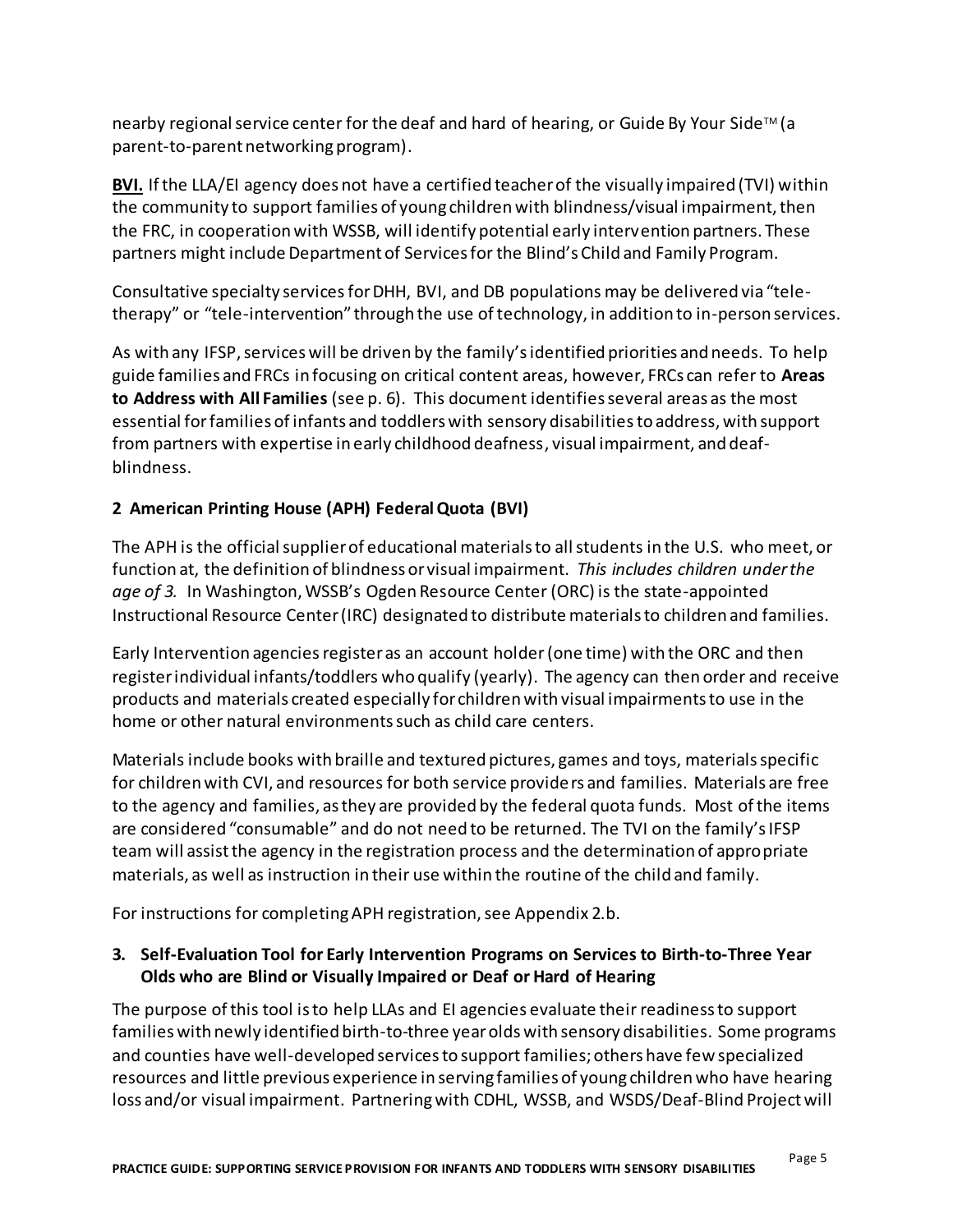help LLAs determine strengths and needs, and can ensure that appropriate services are locate d or developed. LLAs that complete this self-evaluation will be better prepared to collaborate with CDHL, WSSB, and the WSDS/Deaf-Blind Project.

See Appendix 3 of this Practice Guide for the self-evaluation tool.

## **4. Areas to Address with All Families Whose Infants/Toddlers are Identified with Sensory Disabilities: BVI, DHH, and DB**

This document isintended to guide the FRC through "first steps" following referral of a child with sensory disability to the LLA, including developing the first IFSP, and contains three sections: Medical Records, Referrals to Resources, and Areas of Understanding for All Families.

See Appendix 4 of this Practice Guide.

Key references and state and national resources on sensory disabilities may be found below. This is not intended to be a comprehensive list.

#### **References**

- Hatton, D., Anthony, T., Bishop, V., Gleason, D., Greeley, J.C., Miller, T., Moore, S., Riggio, M., Robinson, L., Teplin, S., & Tompkins, C. (2003). *Family-centered practices for infants and young children with visual impairments*. Position paper of the Division on Visual Impairments, Council for Exceptional Children. Arlington, VA: Council for Exceptional Children.
- Joint Committee on Infant Hearing (2013). Supplement to the JCIH 2007 position statement: *Principles and guidelines for early intervention after confirmation that a child is deaf or hard of hearing. Pediatrics, 131*, e1324-e1349.
- Moeller, M.P., Carr, G., Seaver, L., Stredler-Brown, A. & Holzinger, D. (2013). Best practices in familycentered early intervention for children who are deaf or hard of hearing: An international consensus statement. *Journal of Deaf Studies and Deaf Education (18:4),* 429-445.
- Spungin, S.J., & Ferrell, K.A. (2007). *The role and function of the teacher of students with visual impairments*. Position paper of the Division on Visual Impairments, Council for Exceptional Children. Arlington, VA: Council for Exceptional Children.

#### **Sample Resources for Infants and Toddlers with Sensory Disabilities**

#### **Washington State Resources:**

- Department of Services for the Blind <http://www.dsb.wa.gov/services/childrenandfamilies.shtml>
- Early Hearing-loss Detection, Diagnosis and Intervention (EHDDI) <http://www.doh.wa.gov/earlyhearingloss>

Link to Parent Notebook: [http://www.doh.wa.gov/Portals/1/Documents/Pubs/344-017\\_EHDDIResourceGuideEng.pdf](http://www.doh.wa.gov/Portals/1/Documents/Pubs/344-017_EHDDIResourceGuideEng.pdf)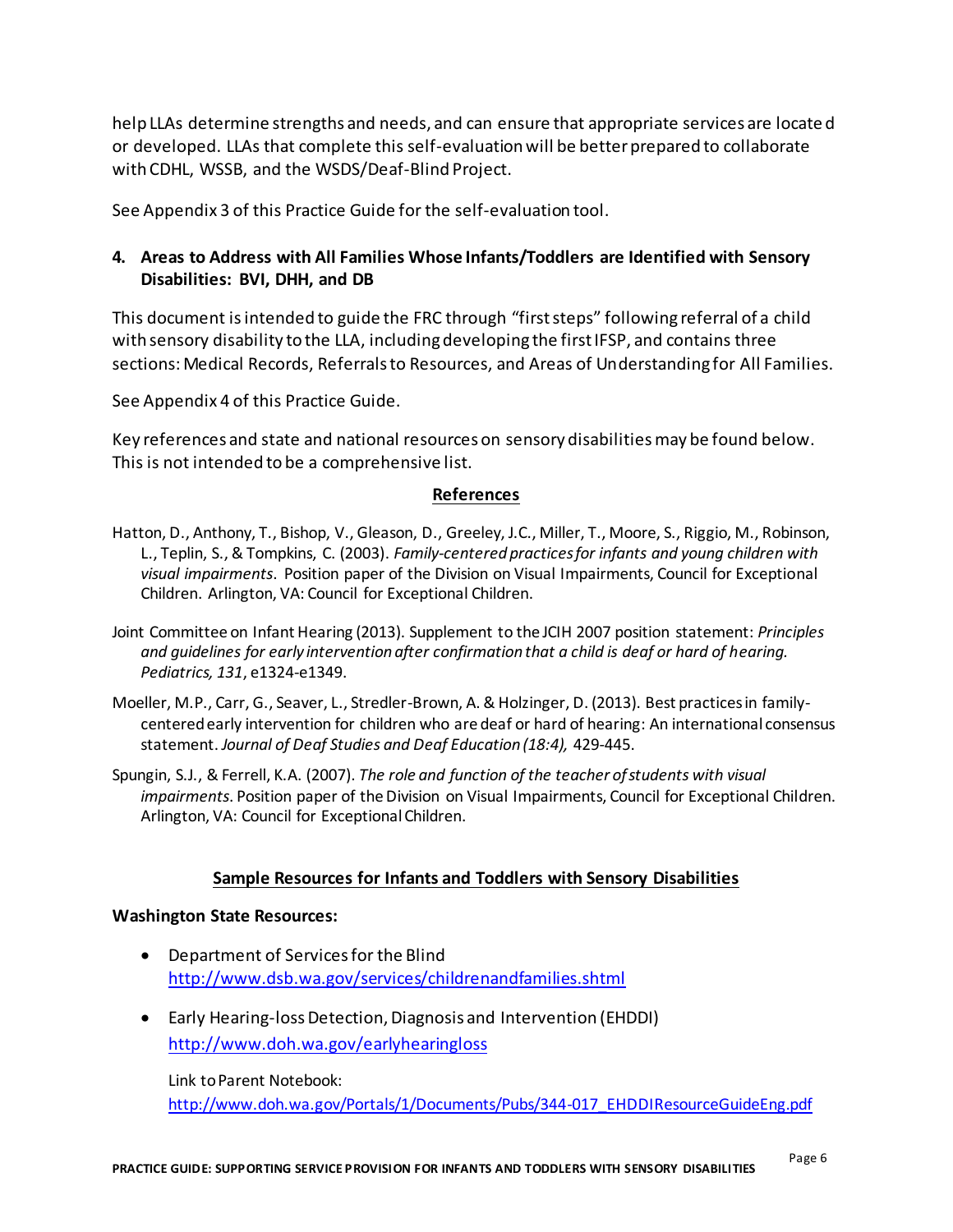Link to Resources by County Guide:

[http://here.doh.wa.gov/materials/EHDDI-resources/13\\_EHDDIres\\_E15L.pdf](http://here.doh.wa.gov/materials/EHDDI-resources/13_EHDDIres_E15L.pdf)

- Guide By Your Side (GBYS) <http://www.wahandsandvoices.org/gbys/>
- Washington Sensory Disabilities Services (WSDS) Infant/Toddler and Deaf-Blind pages <http://www.wsdsonline.org/infant-toddler/> <http://www.wsdsonline.org/video-library/blind-visually-impaired-videos/> <http://www.wsdsonline.org/deaf-blind/>
- Washington State Center for Childhood Deafness & Hearing Loss (CDHL) <http://www.wsdsonline.org/deaf-hard-of-hearing/>
- Washington State Hands & Voices <http://www.wahandsandvoices.org/>
- Washington State School for the Blind (WSSB) Birth to Three <http://www.wssb.wa.gov/Content/oncampus/b3.asp>

**National Resources** (find more on the above Washington State websites):

- Centers for Disease Control and Prevention: Hearing Loss in Children <http://www.cdc.gov/ncbddd/hearingloss/index.html>
- Family Connect <http://www.familyconnect.org/parentsitehome.aspx>
- My Baby's Hearing [www.babyhearing.org](http://www.babyhearing.org/)
- National Center for Hearing Assessment and Management [www.infanthearing.org](http://www.infanthearing.org/)
- National Center on Deaf-Blindness [www.nationaldb.org](http://www.nationaldb.org/) <https://nationaldb.org/library/list/35> (early intervention resources in library)
- Perkins School for the Blind [www.perkins.org](http://www.perkins.org/) [www.perkinselearning.org](http://www.perkinselearning.org/)
- Wonder Baby [www.wonderbaby.org](http://www.wonderbaby.org/)